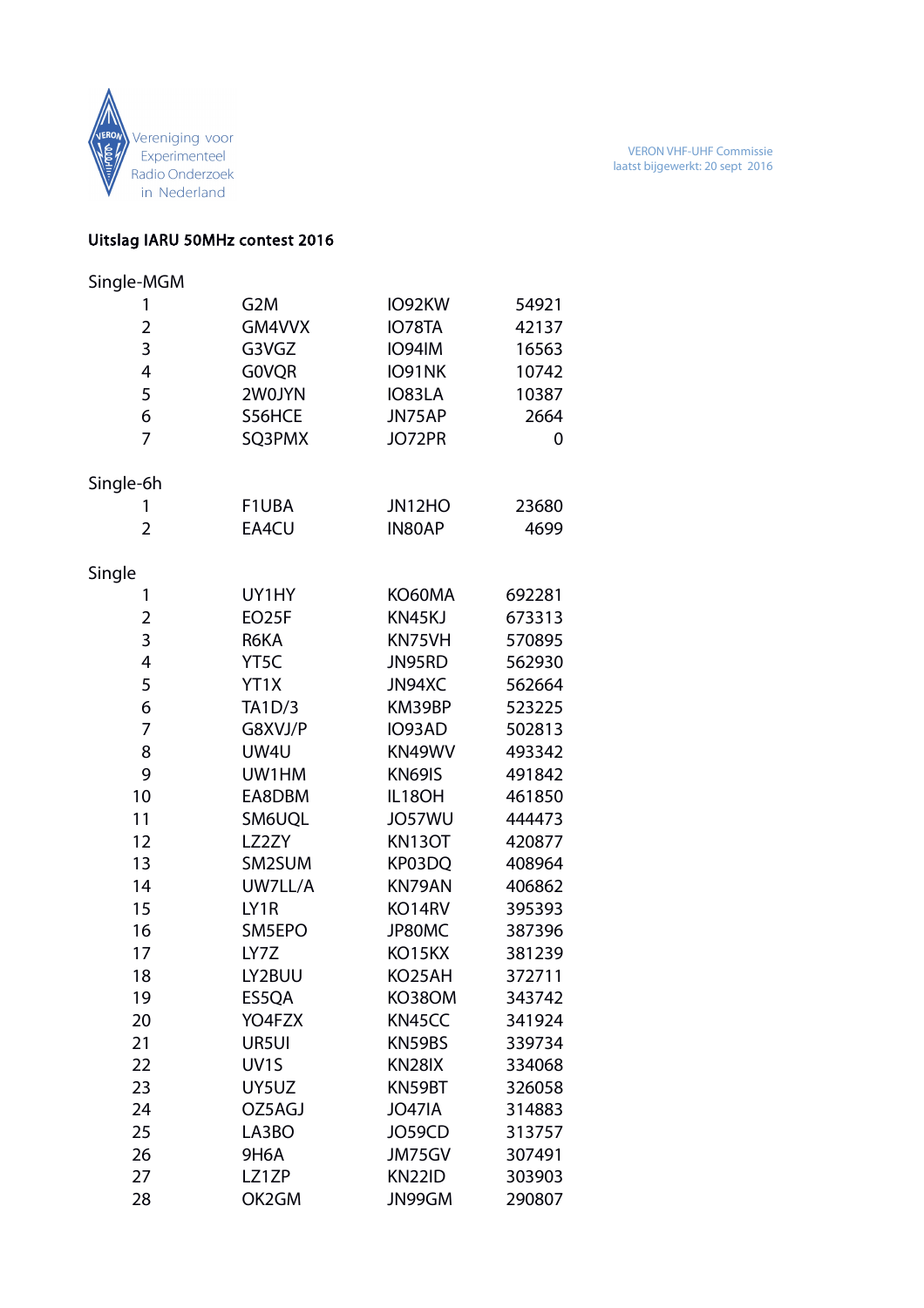| <u>29</u> | <b>PC7M</b>       | <b>JO32GF</b> | <u>289521</u> |
|-----------|-------------------|---------------|---------------|
| 30        | MM <sub>2N</sub>  | IO75WS        | 287592        |
| 31        | DL2OM             | JO30SN        | 280445        |
| 32        | UX1VT             | KN68RV        | 276645        |
| 33        | UT8IO             | KN87UC        | 274405        |
| 34        | ON8DM             | JO10JT        | 272957        |
| 35        | YO6XK             | KN25BS        | 265720        |
| 36        | UX4UA             | KO50EL        | 258990        |
| 37        | SQ9IAU            | KN09FX        | 256258        |
| 38        | F8DBF             | IN78RI        | 255358        |
| 39        | US5WE             | KN29AU        | 254606        |
| 40        | 5B4AAB            | KM64EU        | 246584        |
| 41        | YO9AYN/P          | KN24SW        | 244905        |
| 42        | F4EGZ/P           | JN15NR        | 244485        |
| 43        | YP <sub>0</sub> C | <b>KN35SO</b> | 236494        |
| 44        | US8ZAL            | KN66AU        | 236299        |
| 45        | UT7EW             | KN78MM        | 227762        |
| 46        | OM1DK             | <b>JN87UU</b> | 221937        |
| 47        | <b>OM6KW</b>      | JN99EH        | 218723        |
| 48        | SQ6H              | JO80SH        | 217213        |
| 49        | YO5OHY            | KN17SP        | 211839        |
| 50        | YU7AJM            | JN95TI        | 210239        |
| 51        | OE6XG             | JN77RE        | 209713        |
| 52        | YL3AD             | KO27KD        | 201600        |
| 53        | TA1BM             | KM39BS        | 199266        |
| 54        | <b>PA00</b>       | <b>JO33HG</b> | 198210        |
| 55        | US8AR             | KO60SR        | 197357        |
| 56        | G7LRQ             | <b>IO91TQ</b> | 196271        |
| 57        | UY2UR             | KO50GN        | 191733        |
| 58        | G4R               | IO90AS        | 190800        |
| 59        | OH4MVH            | KP32PG        | 185620        |
| 60        | UT7QF             | KN77MV        | 183912        |
| 61        | <b>MM0T</b>       | <b>IO75UU</b> | 179765        |
| 62        | <b>PA5WT</b>      | <b>JO22HG</b> | 177077        |
| 63        | G3MEH             | <b>IO91QS</b> | 172769        |
| 64        | UT5UUV            | KO50GK        | 171752        |
| 65        | <b>GM8IEM</b>     | IO78HF        | 171293        |
| 66        | F8FKJ             | IN78RJ        | 170671        |
| 67        | LZ2FP             | KN13SE        | 166021        |
| 68        | UT4XU             | KO40GG        | 165343        |
| 69        | F1NZC             | JN15MR        | 162597        |
| 70        | <b>IKORPV</b>     | JN61GT        | 160688        |
| 71        | F5OWT             | JN18EM        | 155454        |
| 72        | <b>IOUZF</b>      | JN63IB        | 155227        |
| 73        | <b>IOFHZ</b>      | JN62AP        | 154959        |
| <u>74</u> | <b>PI4AMF</b>     | <b>JO22QF</b> | 152632        |
| 75        | IZ4DPV/6          | JN63DT        | 150878        |
| 76        | UX0Q              | KN87CE        | 141834        |
| 77        | F4BDG             | JN18HR        | 140975        |
| 78        | <b>HB9AOF</b>     | JN36AD        | 140186        |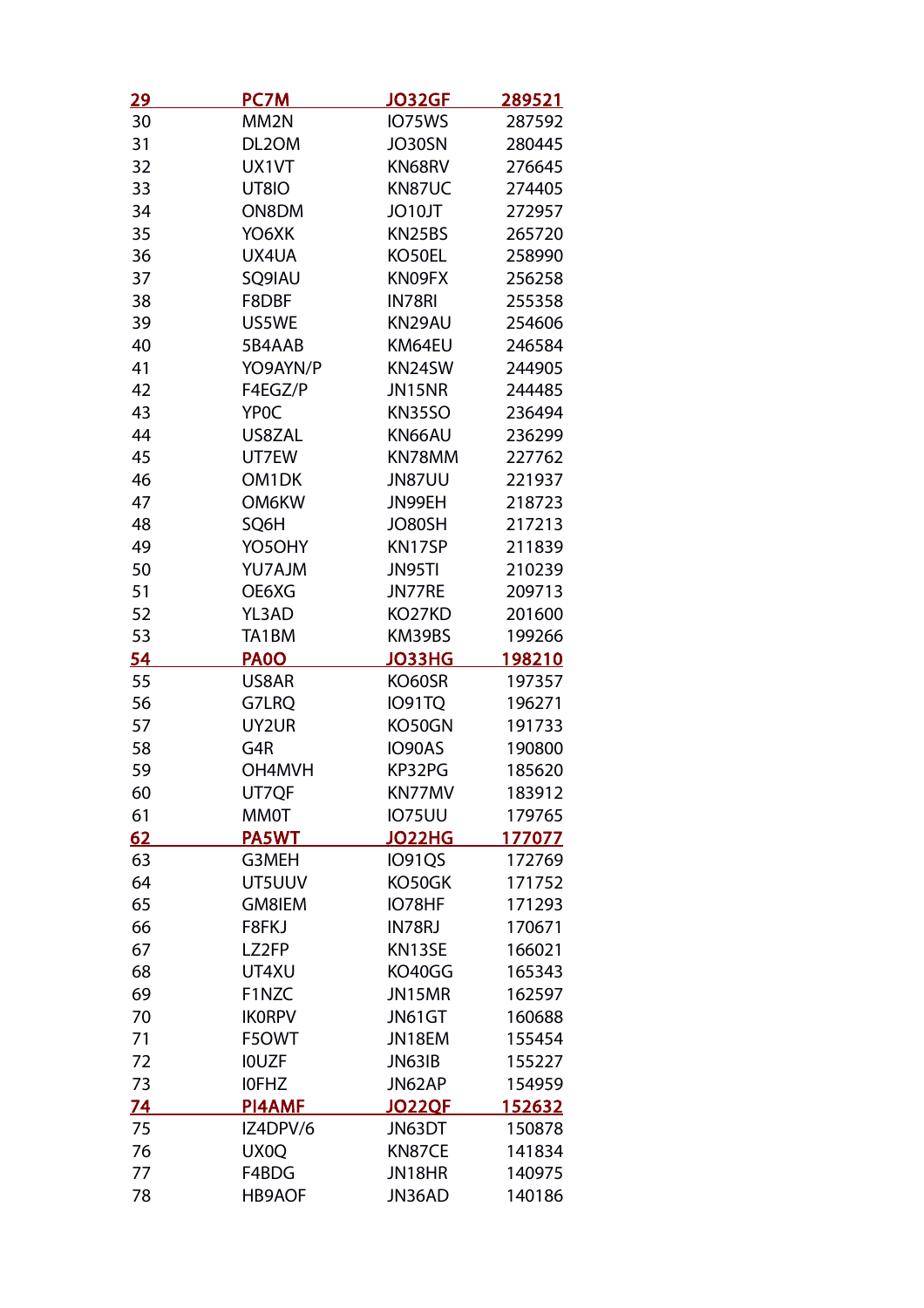| 79         | TA0G               | KM39AT        | 139744         |
|------------|--------------------|---------------|----------------|
| 80         | OM7LM              | JN98PN        | 139297         |
| 81         | <b>IW4AOT</b>      | JN54QK        | 137290         |
| 82         | UR3GS              | KN66QR        | 137287         |
| 83         | OZ8ZS              | <b>JO55RT</b> | 135859         |
|            |                    |               |                |
| 84         | M4M                | <b>IO82TS</b> | 134201         |
| 85         | <b>ISOBSR</b>      | JN40PA        | 133157         |
| 86         | F4GCA/P            | JN28UP        | 132177         |
| 87         | <b>OE2UKL</b>      | JN68LA        | 131844         |
| 88         | <b>IW2DOY</b>      | JN45NJ        | 127244         |
| 89         | <b>IK3XJP</b>      | JN55UC        | 127194         |
| 90         | <b>S56P</b>        | JN76PO        | 125694         |
| 91         | J43TR              | KM08VF        | 124712         |
| 92         | LY2HS              | <b>KO25UO</b> | 123340         |
| 93         | F1CBC              | JN09BO        | 123200         |
| 94         | <b>IK7UXU</b>      | JN81HE        | 122479         |
| 95         | F6GPT              | IN94SW        | 119361         |
| 96         | 9H3VB              | JM76DA        | 116997         |
| 97         | <b>PE1RLF</b>      | <b>JO32CG</b> | <u> 116168</u> |
| 98         | GW8ASD             | IO83LB        | 109602         |
| 99         | F1FPL              | JN09LE        | 108564         |
| 100        | YO <sub>2</sub> GL | KN05PS        | 108452         |
| 101        | <b>IV3KKW</b>      | JN66IE        | 105447         |
| 102        | TM4A               | IN96VK        | 105209         |
| 103        | TM7D               | JN05RN        | 104213         |
| 104        | OZ3BJ              | JO56CE        | 103268         |
| 105        | S57TA              | JN76CC        | 101724         |
| 106        | S57JZ              | JN66VC        | 101274         |
| 107        | OK1DC              | JN69KK        | 100549         |
| 108        | S52MM              | JN76PK        | 99869          |
| <u>109</u> | PA1BK              | JO33BC        | 98152          |
| 110        | UT2SW              | KN19WB        | 96797          |
| 111        | E73KM              | JN84XF        | 95896          |
| 112        | SM3XRJ             | JP82WU        | 95878          |
| 113        | GW4BVE             | IO82KQ        | 95407          |
| 114        | F6IPR              | JN27LD        | 95286          |
| 115        | YO7LGI             | KN14XO        | 93150          |
| 116        | <b>MOOMB</b>       | <b>IO83PO</b> | 92595          |
| 117        | <b>S51AF</b>       | JN75UX        |                |
|            |                    |               | 92109          |
| 118        | <b>MOWLF</b>       | <b>IO81QJ</b> | 91765          |
| 119        | TK4RB              | JN42SJ        | 91208          |
| 120        | <b>S52W</b>        | JN75ON        | 90276          |
| 121        | F4GGQ              | IN77SX        | 88904          |
| 122        | YO8SAO             | KN36KN        | 88800          |
| <u>123</u> | <b>PE1EWR</b>      | <b>JO11SL</b> | 88778          |
| 124        | G1XOW              | IO93MA        | 88299          |
| 125        | GW4ZAR             | IO83KF        | 87958          |
| 126        | HB9CXK             | JN47PM        | 87723          |
| 127        | F4GHS              | JN33LP        | 87208          |
| 128        | SE5N               | JO89HK        | 87061          |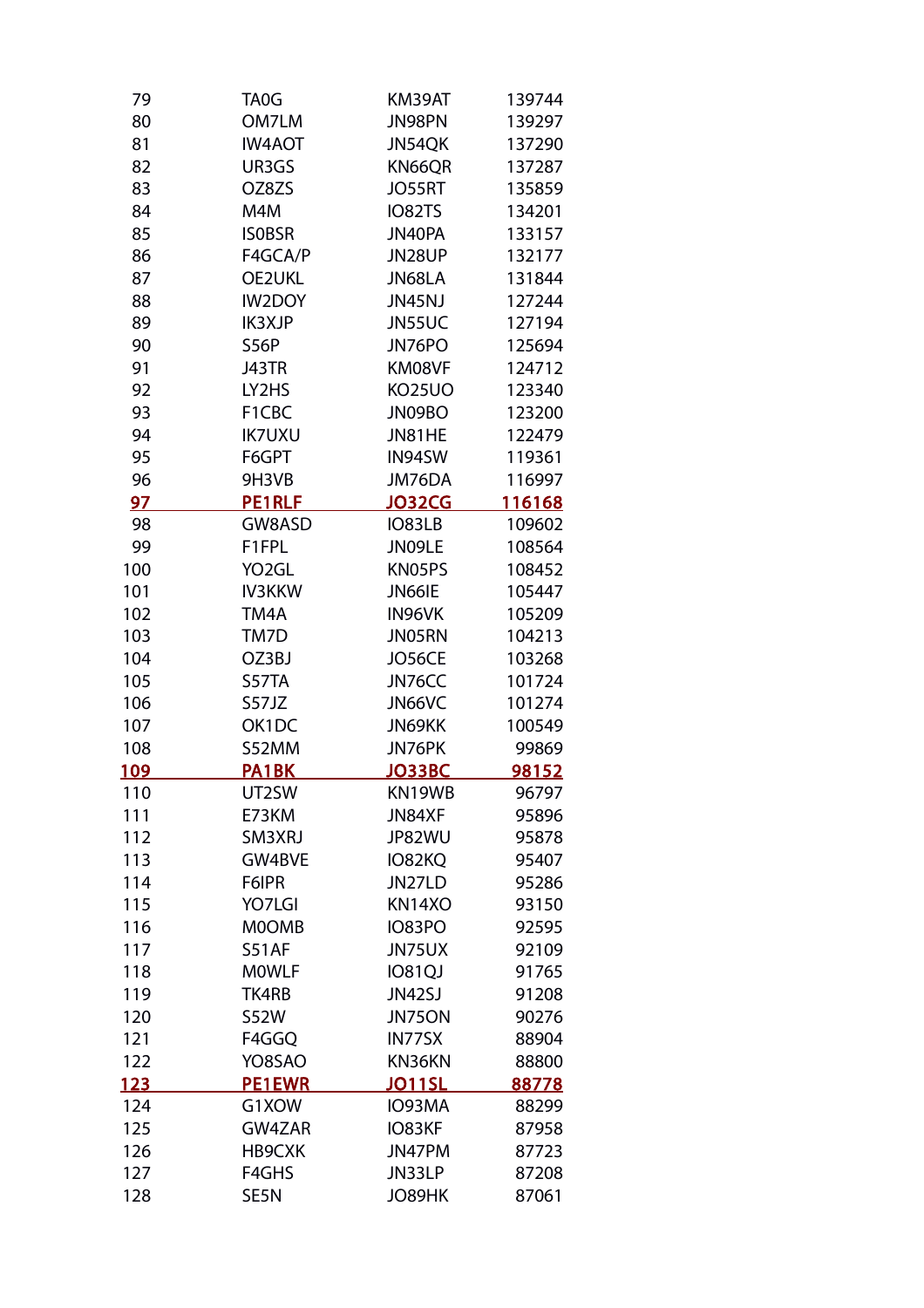| 129         | G8HGN         | JO01FO        | 86218 |
|-------------|---------------|---------------|-------|
| 130         | YO7LYM        | KN14VH        | 85547 |
| 131         | YO7NK         | KN14WH        | 85292 |
| 132         | ES4RC         | KO39FH        | 85164 |
| 133         | YO5DAS        | KN17DO        | 85011 |
| 134         | DM5EE         | JO52HI        | 83390 |
| 135         | IZ5NFD        | JN54AB        | 83197 |
| 136         | UT1IC         | KN87VX        | 82649 |
| 137         | <b>MOSAT</b>  | IO91TP        | 82374 |
| 138         | YO7CKP        | KN14VH        | 82318 |
| 139         | <b>I4CEA</b>  | JN64AE        | 82146 |
| 140         | UY5QO         | KN77MT        | 77109 |
| 141         | DH2DAM        | JO31PH        | 76979 |
| 142         | YO4KCC        | KN45ID        | 76304 |
| 143         | OK1CJH        | JO70WG        | 75537 |
| 144         | <b>GOLGS</b>  | <b>IO81WV</b> | 74780 |
| 145         | YO8BSE        | KN36EW        | 74749 |
| 146         | <b>S53M</b>   | JN86CR        | 74656 |
| 147         | OZ1ADL        | JO46XC        | 74291 |
| 148         | HA8XI         | JN96SW        | 73736 |
| 149         | SP6GNJ        | JO71XO        | 73545 |
| 150         | G8LZE         | <b>IO91SO</b> | 73323 |
| 151         | YO7LDT        | KN14WG        | 71373 |
| 152         | F6FET         | IN98UD        | 71218 |
| 153         | EA1HRR        | IN83JJ        | 71008 |
| 154         | YO7CWP        | KN14VH        | 70611 |
| 155         | YL2AO         | KO16DK        | 69888 |
| 156         | S52LY         | JN76AA        | 69175 |
| 157         | SV1NZX        | KM17VV        | 67149 |
| 158         | OZ9V          | JO46QE        | 66612 |
| 159         | US7SB         | KN28SP        | 66437 |
| 160         | G1PPA         | <b>IO93OJ</b> | 66186 |
| 161         | HA7LW         | JN97WM        | 65887 |
| 162         | OE5JSL        | JN68OD        | 65737 |
| 163         | F4HER         | JN06CL        | 65471 |
| 164         | <b>IT9BLY</b> | JM78RD        | 65420 |
| 165         | OK1VUB        | JO70KK        | 64551 |
| 166         | F4CRE         | IN96RN        | 64245 |
| 167         | F6BQG/P       | IN98DE        | 64162 |
| 168         | F5MMF         | JN04NW        | 64096 |
| 169         | F4FKR         | IN88SP        | 63713 |
| <u> 170</u> | PF5X          | <b>JO21WR</b> | 63137 |
| 171         | YO5BRE        | KN07WB        | 63036 |
| 172         | UR5LCZ        | KN89AU        | 62876 |
| 173         | G3YJR         | <b>IO93FJ</b> | 62464 |
| 174         | EA5EX         | IM98FD        | 62325 |
| 175         | SM5KQS        | <b>TI88OL</b> | 62135 |
| 176         | SP3NYC        | JO82JJ        | 61978 |
| 177         | HG3C          | <b>JN86VI</b> | 61142 |
| 178         | <b>I4JEE</b>  | JN54TU        | 60857 |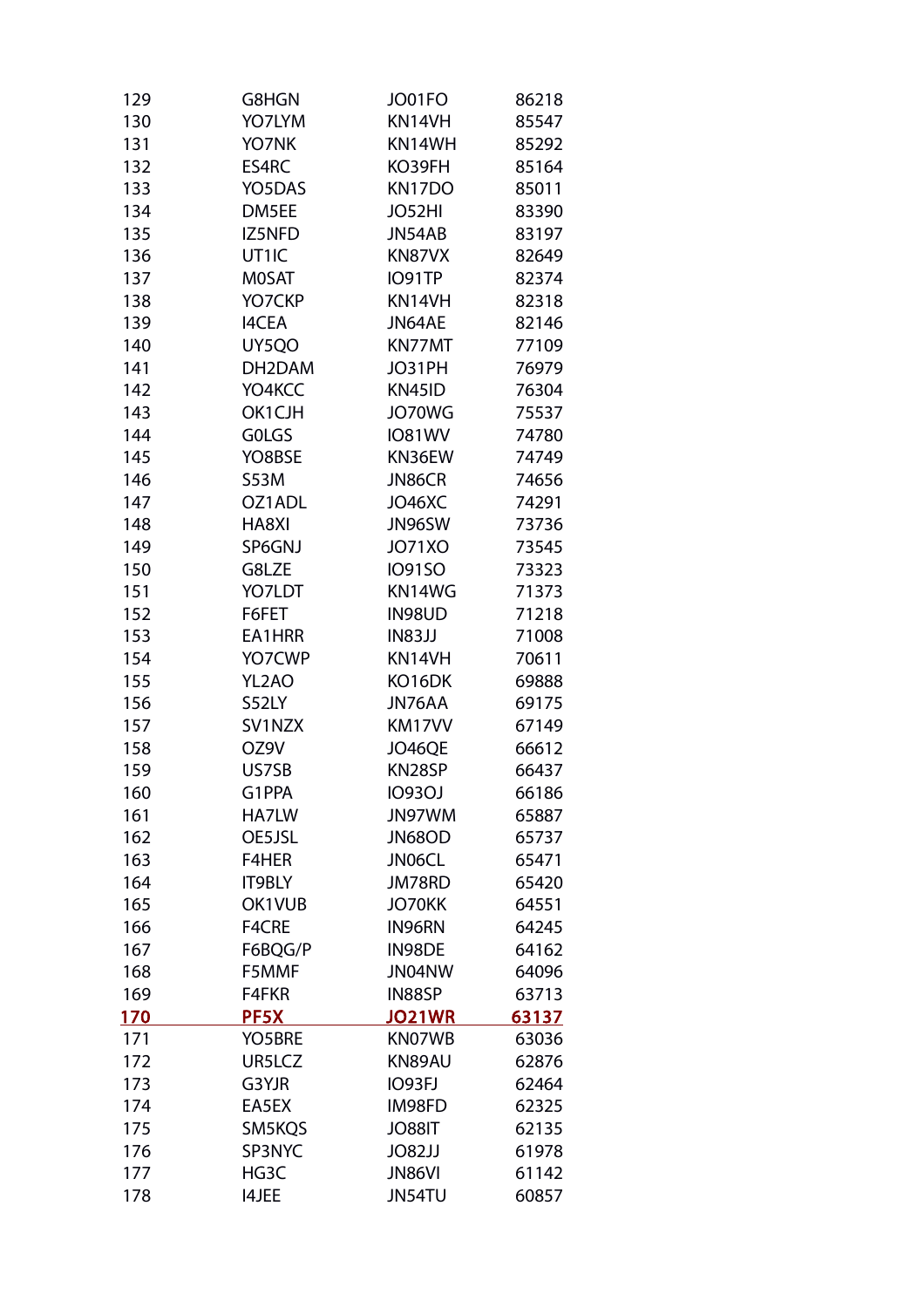| 179          | F4FRG             | IN98KE        | 60783        |
|--------------|-------------------|---------------|--------------|
| 180          | TM <sub>2</sub> C | IN86WV        | 60415        |
| 181          | <b>IK7LMX</b>     | JN80XP        | 59620        |
| 182          | OK1BJ             | JO70EC        | 59589        |
| 183          | SB7W              | <b>JO66IA</b> | 59560        |
| 184          | IZ0CVF            | JN61BX        | 58547        |
| 185          | HA7RF             | JN97TI        | 57746        |
| 186          | UY5QZ             | KN77NT        | 57527        |
| 187          | OH1TD             | KP00SD        | 57166        |
| 188          | IZ5HQB            | JN53NR        | 57096        |
| 189          | OK1JFP            | JO70BQ        | 57080        |
| 190          | F8BDQ             | JN17JC        | 56929        |
| 191          | HB9SJE            | <b>JN47JO</b> | 56611        |
| 192          | S52AU             | JN76LB        | 56582        |
| 193          | IZ8IEV            | JN70CV        | 56278        |
| 194          | F1GKS             | JN09CM        | 55909        |
| 195          | F6FLU             | JN18AS        | 55276        |
| 196          | <b>IH9YMC</b>     | JM56XT        | 55191        |
| 197          | G8BFV             | IO81QE        | 54348        |
| 198          | YO9IJP            | KN34AW        | 53010        |
| 199          | <b>USOYA</b>      | KN38DF        | 52957        |
| <u>200</u>   | <b>PA6M</b>       | <b>JO21JO</b> | 52779        |
| 201          | G <sub>O</sub> C  | IO82RV        | 51430        |
| 202          | G4VFL             | IO84FL        | 51381        |
| <u> 203</u>  | <b>PA2DK</b>      | <b>JO22GA</b> | <u>51252</u> |
| 204          | <b>IK8YSW</b>     | JN70FQ        | 50925        |
| 205          | <b>S53V</b>       | JN76DA        | 50580        |
| 206          | G6RC              | <b>IO91VC</b> | 49854        |
| 207          | <b>IW2CAM</b>     | JN45RP        | 48660        |
| 208          | UX2QL             | KN87DQ        | 48429        |
| 209          | <b>IK5AMB</b>     | JN53GU        | 48315        |
| 210          | UT8LE             | KN79WW        | 47856        |
| 211          | GW4J              | IO73WF        | 47769        |
| 212          | IZ1XGD            | JN35SD        | 47540        |
| 213          | F4HEX             | IN96LN        | 47066        |
| 214          | EA1BFZ            | <b>IN81SS</b> | 46859        |
| 215          | G3WJG             | IO91RP        | 45756        |
| 216          | G8ONK             | IO83MR        | 44977        |
| 217          | YO7BKX            | KN14TA        | 44526        |
| 218          | 2M0RRT            | IO86ML        | 44496        |
|              | LY3BRA            | KO14WU        | 44311        |
| 219          |                   |               |              |
| 220          | M6VPW             | IO91DP        | 43979        |
| 221          | F5CQ              | IN88XF        | 43784        |
| 222          | OK2RO             | JN99CR        | 43707        |
| 223          | LZ3GN             | KN22PF        | 43163        |
| 224          | UT5EA             | KN78MK        | 43129        |
| <u> 225 </u> | <b>PAOMIR</b>     | <b>JO22LL</b> | 42697        |
| 226          | <b>IK4BEI</b>     | JN64DJ        | 42693        |
| 227          | F6ITD             | JN03SN        | 42480        |
| 228          | HB9OQ             | JN37RA        | 42086        |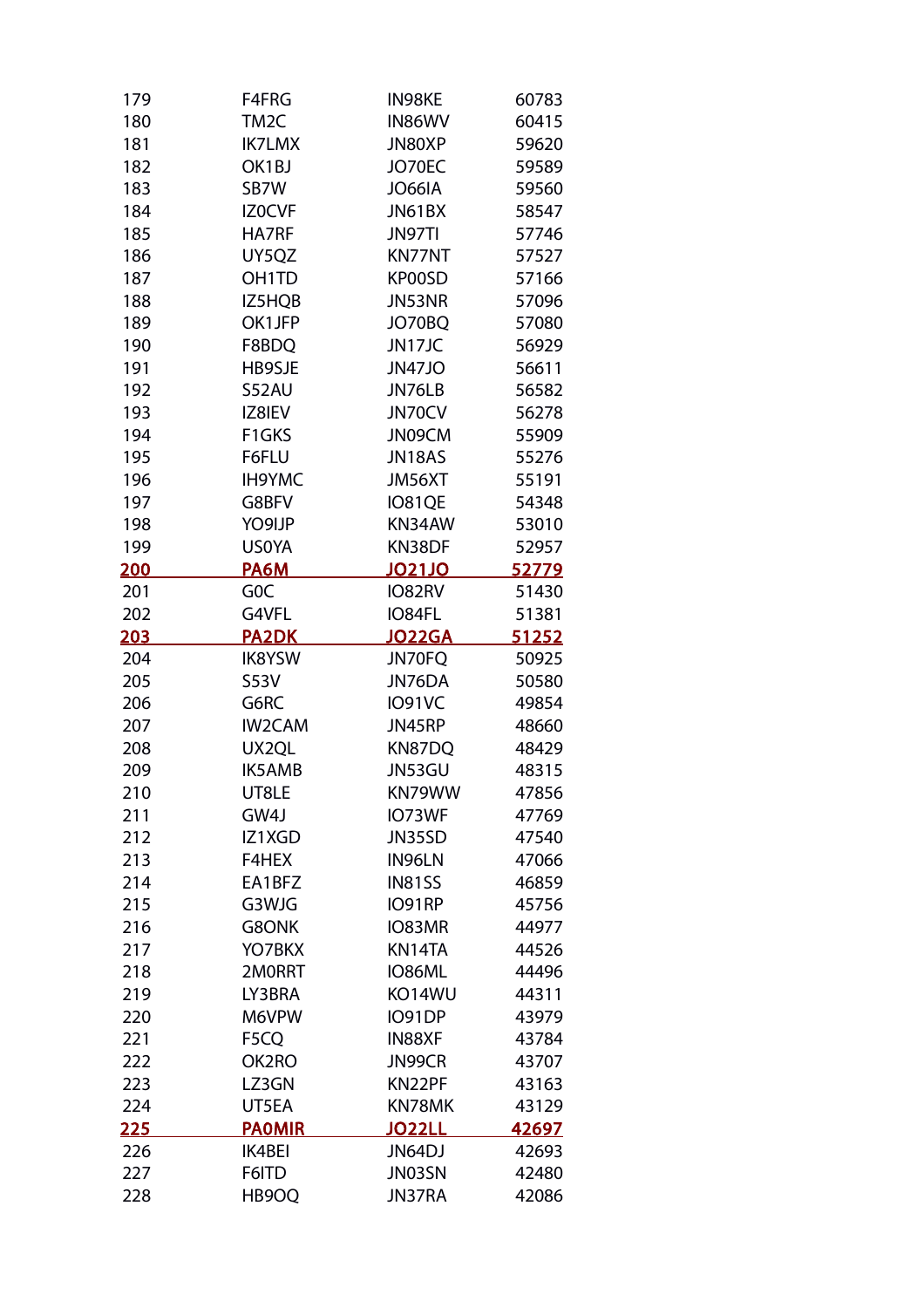| 229 | S57NAW        | JN76PA        | 41292 |
|-----|---------------|---------------|-------|
| 230 | OZ6GH         | JO65BM        | 40992 |
| 231 | HB9BOS        | JN37TM        | 40965 |
| 232 | <b>SMOBSO</b> | JO99BG        | 40954 |
| 233 | <b>HB9MFL</b> | JN37TF        | 40846 |
| 234 | IZ3QFG        | JN65CA        | 40809 |
| 235 | F5NTD         | JN25DN        | 40768 |
| 236 | DF1IAQ        | JN49LF        | 40194 |
| 237 | F8PRC         | IN99UG        | 40128 |
| 238 | <b>PG5V</b>   | <b>JO21EW</b> | 39748 |
| 239 | R7KR          | KN85GI        | 39131 |
| 240 | IZ8XQC        | JN70IR        | 39009 |
| 241 | YO3GOH        | KN25QE        | 38763 |
| 242 | G8GNI         | <b>IO91JV</b> | 38687 |
| 243 | G8FMC         | IO91NW        | 38123 |
| 244 | G0OOG         | <b>IO91SO</b> | 37873 |
| 245 | F1OMZ         | <b>IN9400</b> | 37644 |
| 246 | HA5UA         | JN97PL        | 37543 |
| 247 | <b>IK2UCK</b> | JN45QO        | 37236 |
| 248 | IZ2EEV        | JN45OM        | 36944 |
| 249 | UT6EY         | KN77EN        | 36902 |
| 250 | LA6TPA        | JP54RL        | 36377 |
| 251 | <b>IK1MEG</b> | JN34RI        | 36112 |
| 252 | F5DRD         | JO10GA        | 35930 |
| 253 | F5PVX/P       | JN23WE        | 35662 |
| 254 | F4BCG         | JN18AQ        | 35543 |
| 255 | OK2FB         | JN89RB        | 35524 |
| 256 | S5/PA3BHF     | JN75PX        | 35443 |
| 257 | DK3AX         | JN59DV        | 35240 |
| 258 | M1EYP         | IO83WG        | 35115 |
| 259 | EA8CTK        | IL18NI        | 35061 |
| 260 | F4FRQ         | <b>JN37KQ</b> | 34897 |
| 261 | YO8DHD        | KN37IR        | 34871 |
| 262 | F5RD          | JN16GH        | 34714 |
| 263 | IW3AJN/3      | JN55MQ        | 34573 |
| 264 | <b>SM0LGO</b> | <b>JO89XI</b> | 34266 |
| 265 | OK1FHI        | JO70GS        | 34265 |
| 266 | OE1CIW        | JN88EE        | 33803 |
| 267 | G7FWE         | JO02SL        | 33677 |
| 268 | G3PHO         | IO93GG        | 33637 |
| 269 | 2E0MDJ        | <b>IO81WV</b> | 33343 |
| 270 | <b>MOWBG</b>  | IO83KJ        | 32788 |
| 271 | F5RJW         | JN26OW        | 32466 |
| 272 | S53BB         | JN76HD        | 32328 |
| 273 | EA3TJ         | JN01WV        | 32187 |
| 274 | <b>GMOHBF</b> | <b>IO67IN</b> | 31895 |
| 275 | F1AGR         | JN04RJ        | 31783 |
| 276 | SP2HHX        | JO94HI        | 31591 |
| 277 | G3RLE         | <b>IO83VO</b> | 31432 |
| 278 | YO4SI         | KN44HE        | 31400 |
|     |               |               |       |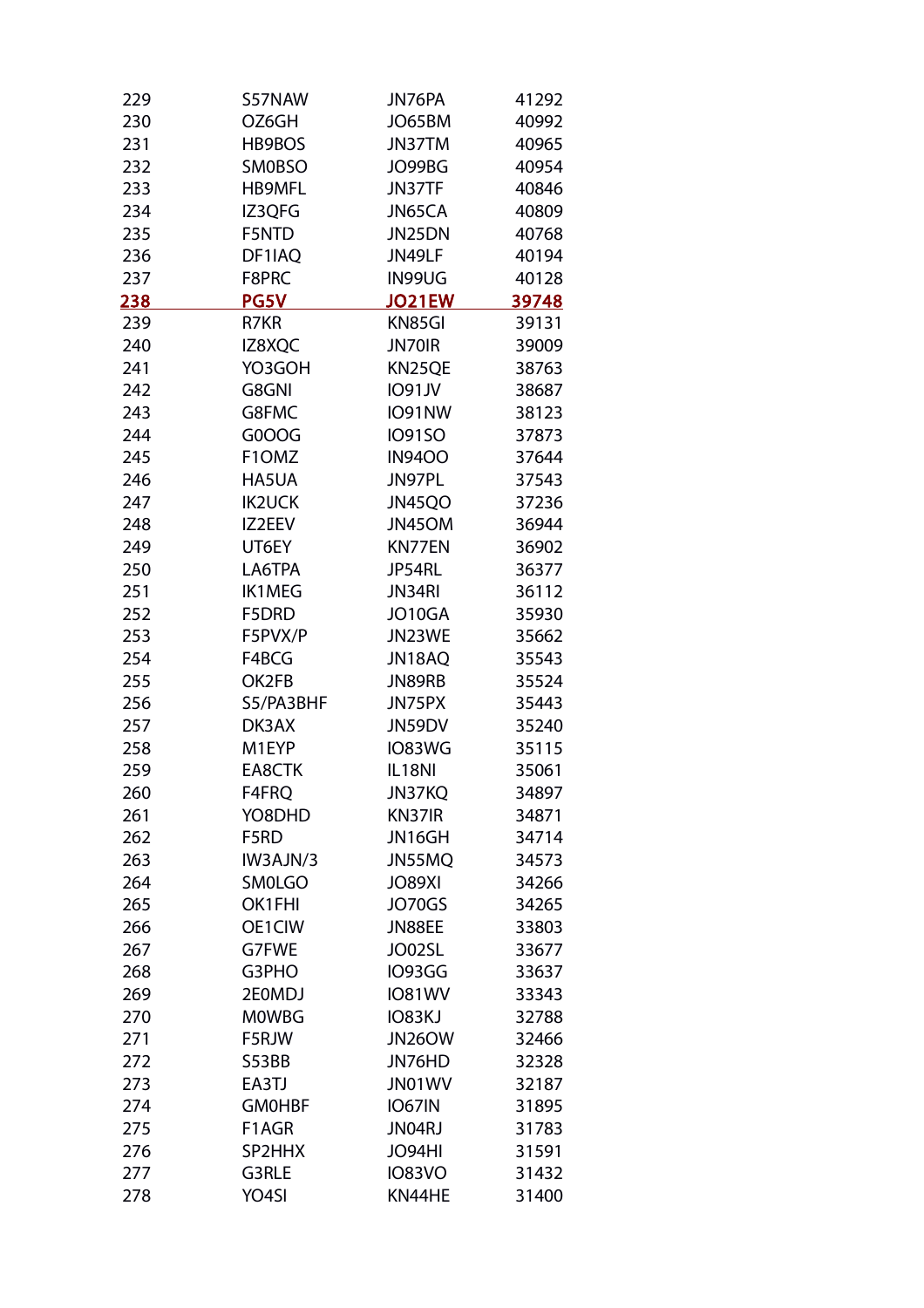| F4GWO<br>JN12LQ<br>280<br>281<br><b>IKOBAL</b><br>JN62GV<br><b>OM0CS</b><br>282<br>KN09PH<br><b>PC1EMR</b><br>283<br><b>JO21HN</b><br>JN66WA<br>284<br>S59C<br>EA3GJO<br>285<br>IN72AM<br>UT8LN<br>KN89AW<br>286 | 29983<br>29884<br>29718<br>29671 |
|------------------------------------------------------------------------------------------------------------------------------------------------------------------------------------------------------------------|----------------------------------|
|                                                                                                                                                                                                                  |                                  |
|                                                                                                                                                                                                                  |                                  |
|                                                                                                                                                                                                                  |                                  |
|                                                                                                                                                                                                                  |                                  |
|                                                                                                                                                                                                                  | 29584                            |
|                                                                                                                                                                                                                  | 29450                            |
|                                                                                                                                                                                                                  | 29089                            |
| 2E0XJP<br>IO83MN<br>287                                                                                                                                                                                          | 28364                            |
| EA1QS<br>288<br>IN52QK                                                                                                                                                                                           | 27364                            |
| G8CMU<br>IO81RW<br>289                                                                                                                                                                                           | 27155                            |
| <b>IU5BKR</b><br>JN53EM<br>290                                                                                                                                                                                   | 26946                            |
| 291<br>JN76IG<br>S54I                                                                                                                                                                                            | 26607                            |
| 292<br>G4CRF<br><b>IO91OX</b>                                                                                                                                                                                    | 26284                            |
| 293<br>SM6OEF<br><b>JO68WJ</b>                                                                                                                                                                                   | 25971                            |
| JN64CJ<br>294<br><b>I4EWH</b>                                                                                                                                                                                    | 25770                            |
| 295<br>KO50GK<br>UT4UEI                                                                                                                                                                                          | 25277                            |
| G4DDL<br><b>IO91PJ</b><br>296                                                                                                                                                                                    | 25148                            |
| 297<br>9A2VX<br>JN75EI                                                                                                                                                                                           | 25023                            |
| 298<br>OM4SX<br>JN98BW                                                                                                                                                                                           | 23578                            |
| 299<br>OE3DMA<br>JN78TP                                                                                                                                                                                          | 23110                            |
| 300<br>HA5FO/P<br><b>JN97OG</b>                                                                                                                                                                                  | 23034                            |
| F4HAQ<br>JN08IR<br>301                                                                                                                                                                                           | 22585                            |
| 302<br>IZ3GNG<br>JN55WM                                                                                                                                                                                          | 21679                            |
| <b>IV3EWO</b><br>JN65ST<br>303                                                                                                                                                                                   | 21463                            |
| HA5EA/P<br>304<br>JN97HE                                                                                                                                                                                         | 20881                            |
| 305<br>OZ4QX<br>JO65FR                                                                                                                                                                                           | 20711                            |
| EA5EV<br>IM97KX<br>306                                                                                                                                                                                           | 20618                            |
| 307<br>HB9OCR<br>JN45LX                                                                                                                                                                                          | 20361                            |
| EB1DJ<br>IN52MO<br>308                                                                                                                                                                                           | 20309                            |
| 309<br>2E0IFC<br>IO80GV                                                                                                                                                                                          | 20041                            |
| 310<br>F4DFR<br>JN18HW                                                                                                                                                                                           | 19933                            |
| 311<br>F4FHW<br>IN96LJ                                                                                                                                                                                           | 19920                            |
| 312<br>S58P<br>JN76ID                                                                                                                                                                                            | 19893                            |
| EA4EOZ<br>IN80CI<br>313                                                                                                                                                                                          | 19471                            |
| 314<br>EA3HJO<br>JN12CE                                                                                                                                                                                          | 19031                            |
| IO93JC<br>315<br>G3SQQ                                                                                                                                                                                           | 18986                            |
| LA9OI<br>JP78SC<br>316                                                                                                                                                                                           | 18872                            |
| 317<br>F <sub>2</sub> AR<br>IN98GD                                                                                                                                                                               | 18595                            |
| JN53FU<br>318<br>IZ5IMD                                                                                                                                                                                          | 18476                            |
| 319<br>OK1ARO<br>JO70FA                                                                                                                                                                                          | 18333                            |
| G8NVX<br>IO93IK<br>320                                                                                                                                                                                           | 18327                            |
| CT1REP/P<br>IM58KU<br>321                                                                                                                                                                                        | 17263                            |
| 322<br>F6BUL<br>JN35BV                                                                                                                                                                                           | 16790                            |
| IZ1DLY<br>JN44FH<br>323                                                                                                                                                                                          | 16638                            |
| YO3APJ<br>KN25SJ<br>324                                                                                                                                                                                          | 16156                            |
| S54MTB<br>325<br>JN75OT                                                                                                                                                                                          | 16119                            |
| ED5W<br>IM98SR<br>326                                                                                                                                                                                            | 16046                            |
| JN65WM<br>327<br>S58RU                                                                                                                                                                                           | 15890                            |
| OK4AS<br>JN89EX<br>328                                                                                                                                                                                           | 15606                            |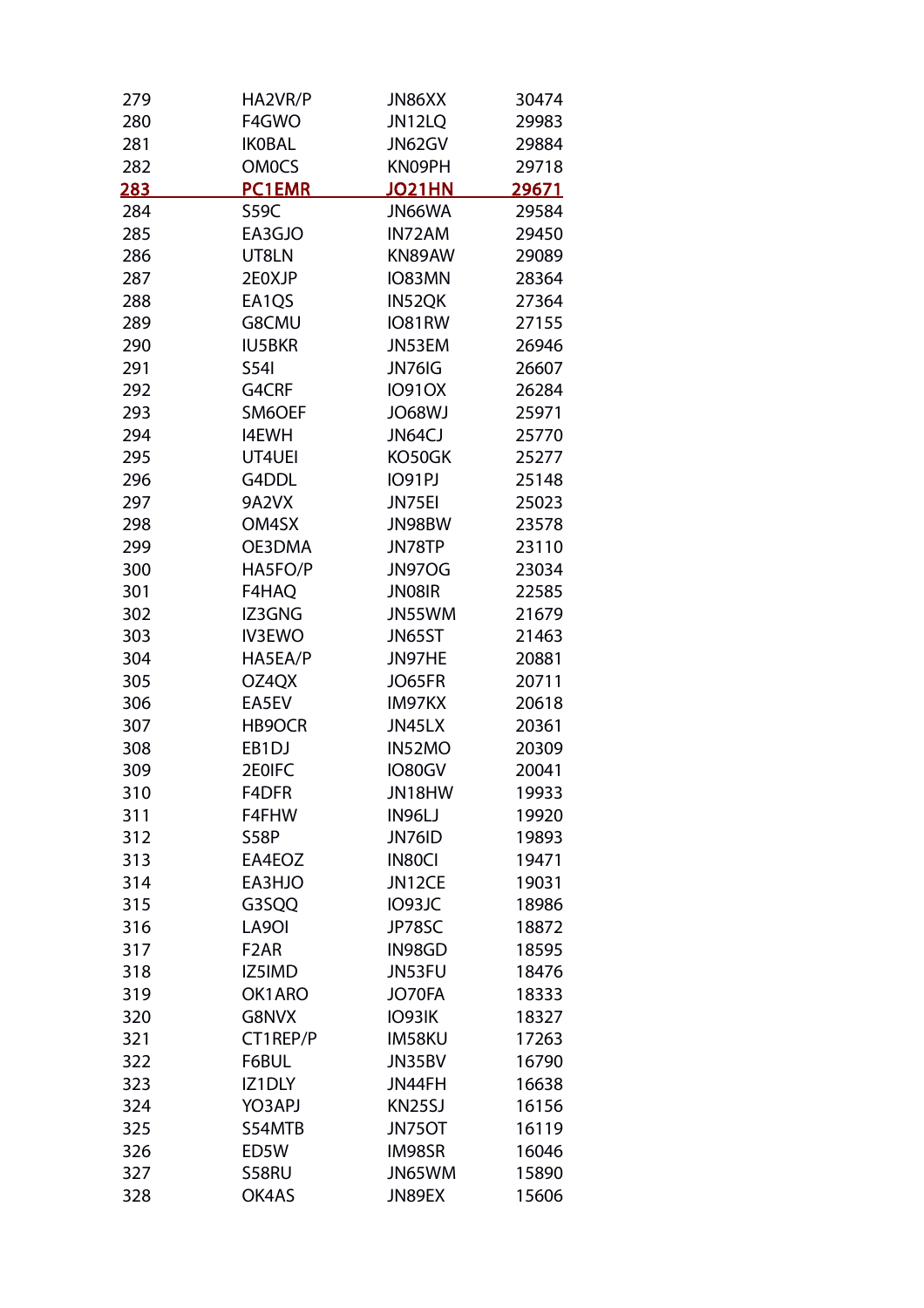| 329        | UT7VR                           | KN58SG                  | 15471        |
|------------|---------------------------------|-------------------------|--------------|
| 330        | YO2LSP                          | KN05NR                  | 15250        |
| 331        | IZ3KMY                          | <b>JN55NI</b>           | 15230        |
| 332        | OK1MWW                          | JN89EX                  | 14600        |
| 333        | <b>IU1BFI</b>                   | <b>JN44IR</b>           | 14402        |
| 334        | F4EUG                           | IN88GH                  | 13810        |
| 335        | OM5MX                           | JN98BG                  | 13727        |
| 336        | SM3RAB                          | JP82VW                  | 13663        |
| 337        | <b>IW2CTQ</b>                   | <b>JN45OO</b>           | 13314        |
| 338        | LZ1ZB                           | <b>KN12QO</b>           | 13297        |
| 339        | <b>GOVOF</b>                    | <b>IO83SS</b>           | 13267        |
| 340        | LZ2VR                           | KN14GA                  | 13257        |
| 341        | F8GGD                           | IN95UQ                  | 12721        |
| 342        | IQ4FJ                           | JN54PL                  | 12619        |
| 343        | F1MZQ                           | JN23QI                  | 11851        |
| 344        | <b>S51ZO</b>                    | JN86DR                  | 11745        |
| 345        | <b>I1WKN</b>                    | JN35UM                  | 11692        |
| 346        | F4FDA                           | IN87CV                  | 11607        |
| 347        | F5CT                            | JN08KI                  | 11472        |
| 348        | F1TRE                           | JN37PV                  | 11470        |
| 349        | LZ6Z                            | <b>KN13OJ</b>           | 11324        |
| 350        | G6KWA                           | JO02AD                  | 11196        |
| 351        | G8EEM                           | IO93KS                  | 11183        |
| 352        | <b>S50J</b>                     | JN65VO                  | 11014        |
| 353        | <b>MOICR</b>                    | <b>IO91SO</b>           | 10802        |
| 354        | G1DFL                           | <b>IO91NL</b>           | 10661        |
| 355        | <b>PAOFEI</b>                   | <b>JO33BC</b>           | 10256        |
| 356        | <b>I2ZSI</b>                    |                         |              |
|            |                                 |                         |              |
|            |                                 | JN45PO                  | 10215        |
| 357        | <b>M6JIJ</b>                    | IO93GI                  | 9727         |
| 358        | UR8GM                           | KN66RT                  | 9697         |
| 359        | <b>IKOUTM</b>                   | JN63EA                  | 9327         |
| 360        | LZ1MC                           | KN22CQ                  | 9303         |
| 361        | <b>S52IT</b>                    | JN76AA                  | 9074         |
| 362        | F <sub>1</sub> T <sub>D</sub> O | JN25LX                  | 8331         |
| 363        | <b>MOXAC</b>                    | <b>IO81VU</b>           | 8035         |
| 364        | F5PVK                           | JN19HU                  | 7823         |
| 365        | 2M0UAL                          | IO77KV                  | 7526         |
| 366        | G7TWC                           | <b>IO91VO</b>           | 7075         |
| 367        | <b>MOHFY</b>                    | <b>IO81UT</b>           | 7027         |
| 368        | YO7CJU                          | KN24BI                  | 6992         |
| 369        | <b>MONRD</b>                    | <b>IO93OB</b>           | 6829         |
| 370        | SV1GRN                          | KM18XA                  | 6026         |
| 371        | VE9AA                           | FN66MM                  | 6018         |
| 372        | <b>MOHLO</b>                    | <b>IO92QW</b>           | 5894         |
| 373        | G4IDF                           | IO82VE                  | 5537         |
| 374        | HB9WAM                          | JN47BE                  | 5253         |
| 375        | EA4CWN                          | IM89AT                  | 5173         |
| 376        | <b>MOPMV</b>                    | IO91DN                  | 4923         |
| 377<br>378 | GD1MIP<br>SQ2IIT                | <b>IO74TI</b><br>JO94GE | 4709<br>4317 |